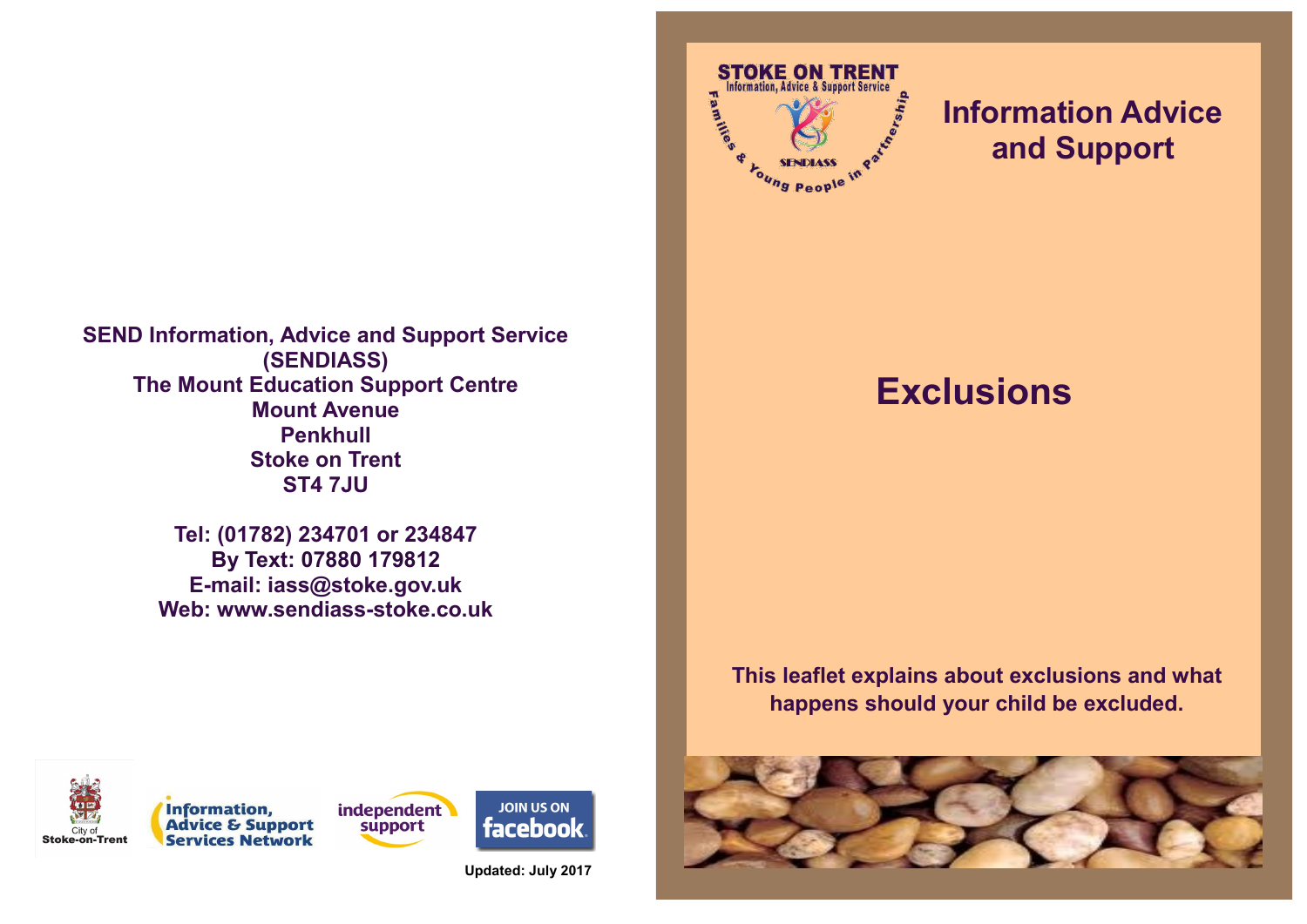Exclusion from school is when your child is sent home from school for not following the school's Behaviour Policy.

A decision to exclude a pupil permanently should only be taken:

- in response to a serious breach, or persistent breaches, of the school's behaviour policy; and
- where allowing the pupil to remain in school would seriously harm the education or welfare of the pupil or others in the school.

The decision on whether to exclude is for a Headteacher to take. However, where practical, head teachers should give pupils an opportunity to present their case before taking the decision to exclude.

Where a school has concerns about the behaviour, or risk of exclusion, of a child with additional needs, a pupil with a Statement of SEN/EHC Plan/ under an EHC assessment or a looked after child it should, in partnership with others (including the local authority as necessary), consider what additional support or alternative placement may be required. This should involve assessing the suitability of provision for a pupil's SEN. Where a pupil has a Statement of SEN or an EHC Plan, schools should consider requesting an early Annual Review or Interim/ Emergency Review.

### **What happens when your child is Excluded**

Your child's school will let you know about an exclusion as soon as possible and follow up with a letter including information about how long your child is excluded for and why. Exclusions can start the same day but the school can't make you collect your child straight away.

The letter the school sends you must tell you:

- The reasons for the Exclusion
- The length of the Fixed Term Exclusion or, for a Permanent Exclusion, the fact that it is a Permanent Exclusion
- The parents rights to make representations about the Exclusion to the Governing Body and how the pupil may be involved in this
- How any representations should be made
- Where there is a legal requirement for the Governing Body to consider the Exclusion, that parents have a right to attend a meeting, be represented at this meeting (at their own expense) and to bring a friend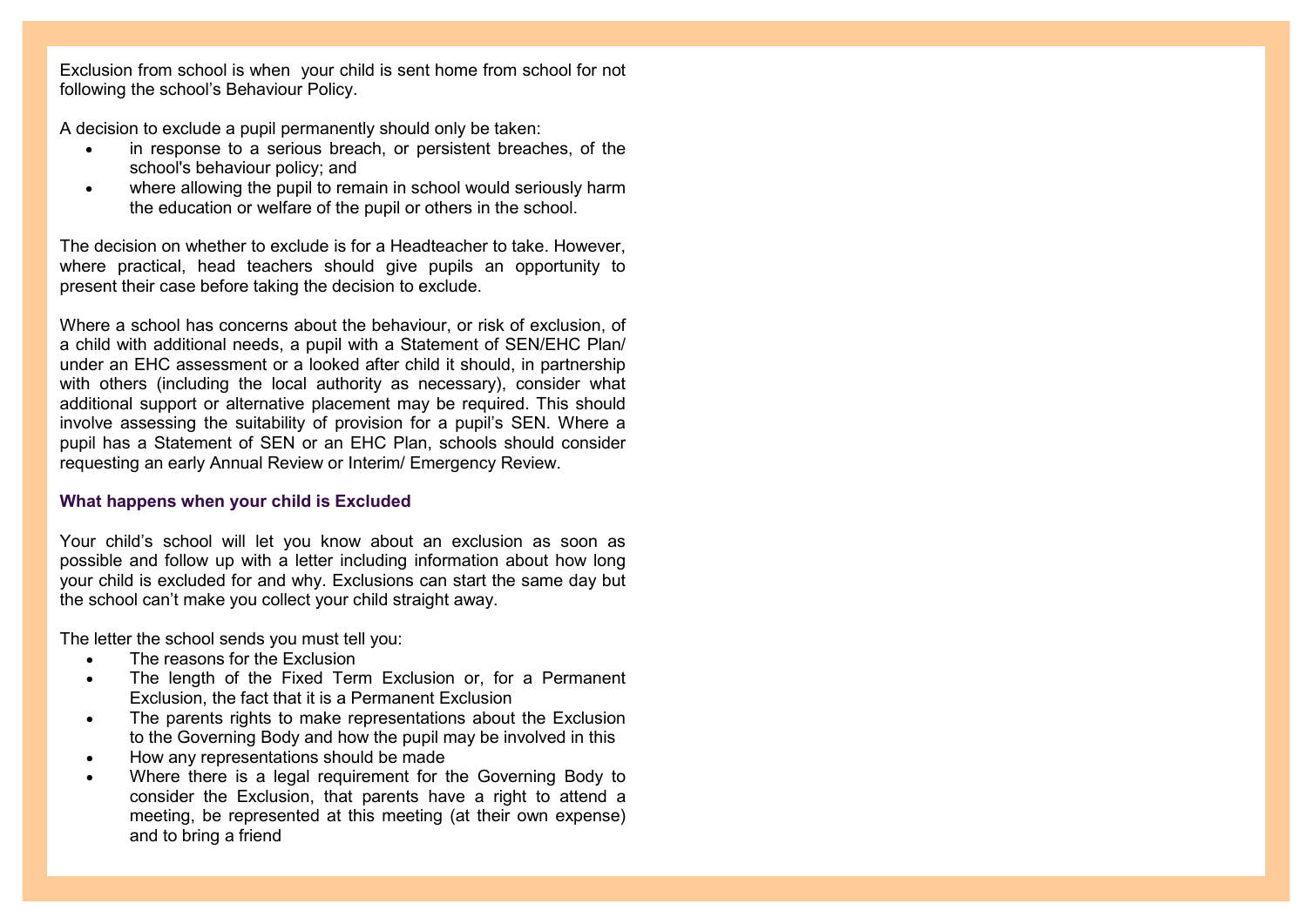• Where an excluded pupil is of compulsory age, the headteacher must also notify the pupils parents of the days on which they must ensure that the pupil is not present in a public place at any time

You should also be told how to challenge the exclusion, if you want to.

## **Types of Exclusion**

There are 2 kinds of exclusion - Fixed Term (suspended) and Permanent (expelled).

#### *Fixed Term Exclusion*

A Fixed Term Exclusion is where your child is temporarily removed from school. They can only be removed for up to 45 school days in one school year.

If a child has been excluded for a fixed period, schools should set and mark work for the first 5 school days.

If the exclusion is longer than 5 school days, the school must arrange fulltime education from the sixth school day.

#### *Permanent Exclusion*

Permanent Exclusion means your child is expelled. The Local Authority must arrange full-time education from the sixth school day, there is an obvious benefit in starting this provision as soon as possible. In particular, in the case of a looked after child, schools and Local Authorities should work together to arrange alternative provision from the first day following the exclusion.

Where it is not possible, or appropriate, to arrange alternative provision during the first five school days of an exclusion, schools should take reasonable steps to set and mark work for pupils. Work that is provided should be accessible and achievable by pupils outside of school.